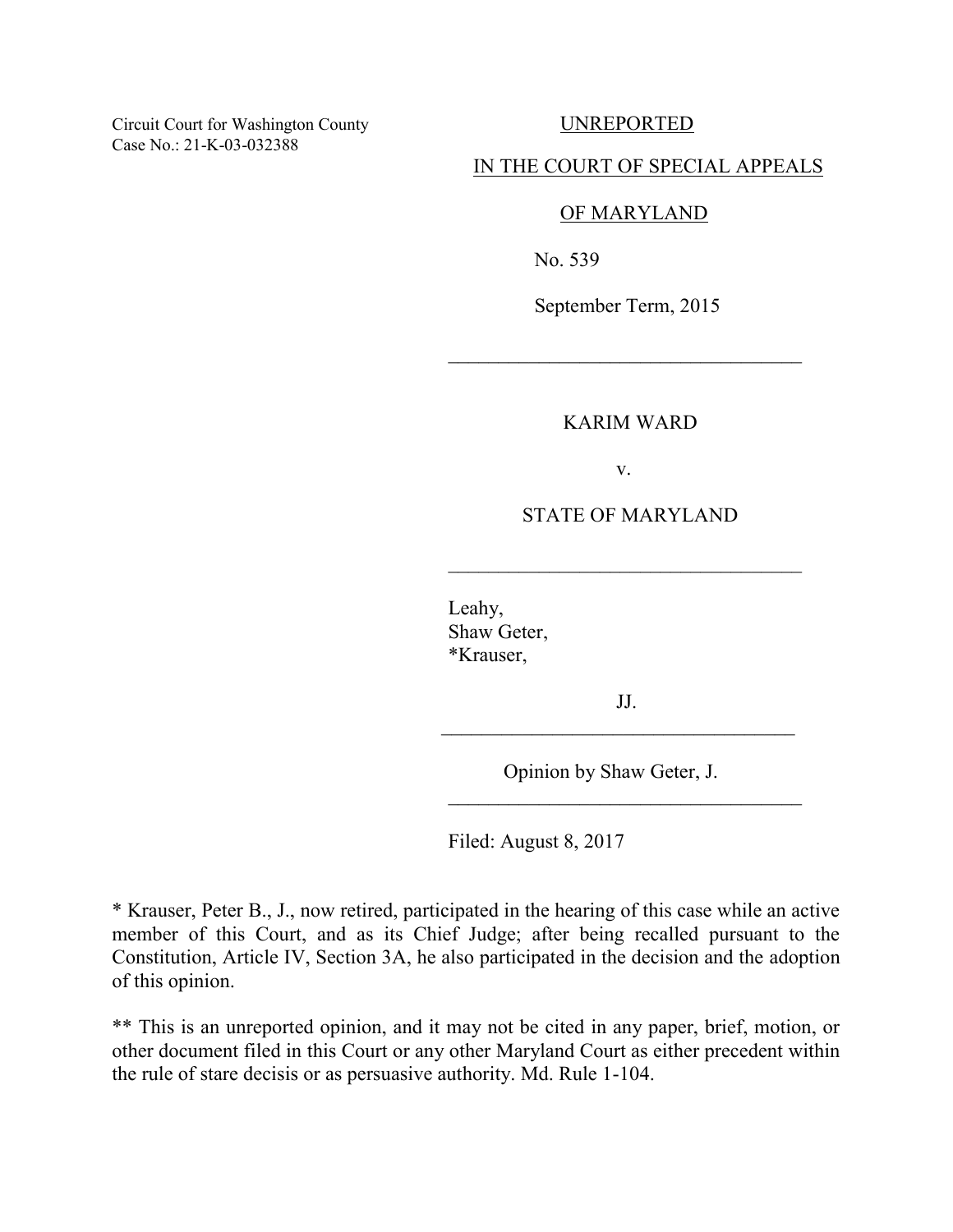This is an appeal from the denial of a petition for post-conviction relief filed by appellant, Karim Ward. The case started as an altercation at a night club, which led to a fistfight, and ultimately a shooting. A jury in the Circuit Court for Washington County subsequently convicted appellant of second-degree murder; use of a handgun in the commission of a crime of violence; use of a handgun in the commission of a felony; wearing, carrying or transporting a handgun; unlawful possession of a regulated firearm; and unlawful possession of a firearm. Appellant filed an initial appeal on April 21, 2004, raising the sole issue of sufficiency of the evidence. We affirmed his convictions. Ten years later, on September 16, 2014, appellant filed a petition for post-conviction relief. The post-conviction court found that his attorney did not provide ineffective assistance of counsel, and it denied his request for relief. Thereafter, appellant noted this timely appeal, presenting five issues for our review:

- 1. "Did the post-conviction court abuse its discretion when it denied Ward's petition for post-conviction relief when it found that the defense was not prejudiced by the failure of defense counsel to object to comments by the prosecutor during closing argument and rebuttal 'that intimated that witnesses were hesitant to come forward, or that witnesses were risking their lives by testifying?'"
- 2. "Did the post-conviction court abuse its discretion when it denied Ward's petition for post-conviction relief when it found that the defense was not prejudiced by the failure of defense counsel to object to a 'golden rule' argument by the prosecutor during closing argument and rebuttal?"
- 3. "Did the post-conviction court abuse its discretion when it denied Ward's petition for post-conviction relief when it found that the defense was not prejudiced by the failure of defense counsel to object to the prosecutor's 'illconceived' attempt to vouch for witnesses during closing argument and rebuttal?"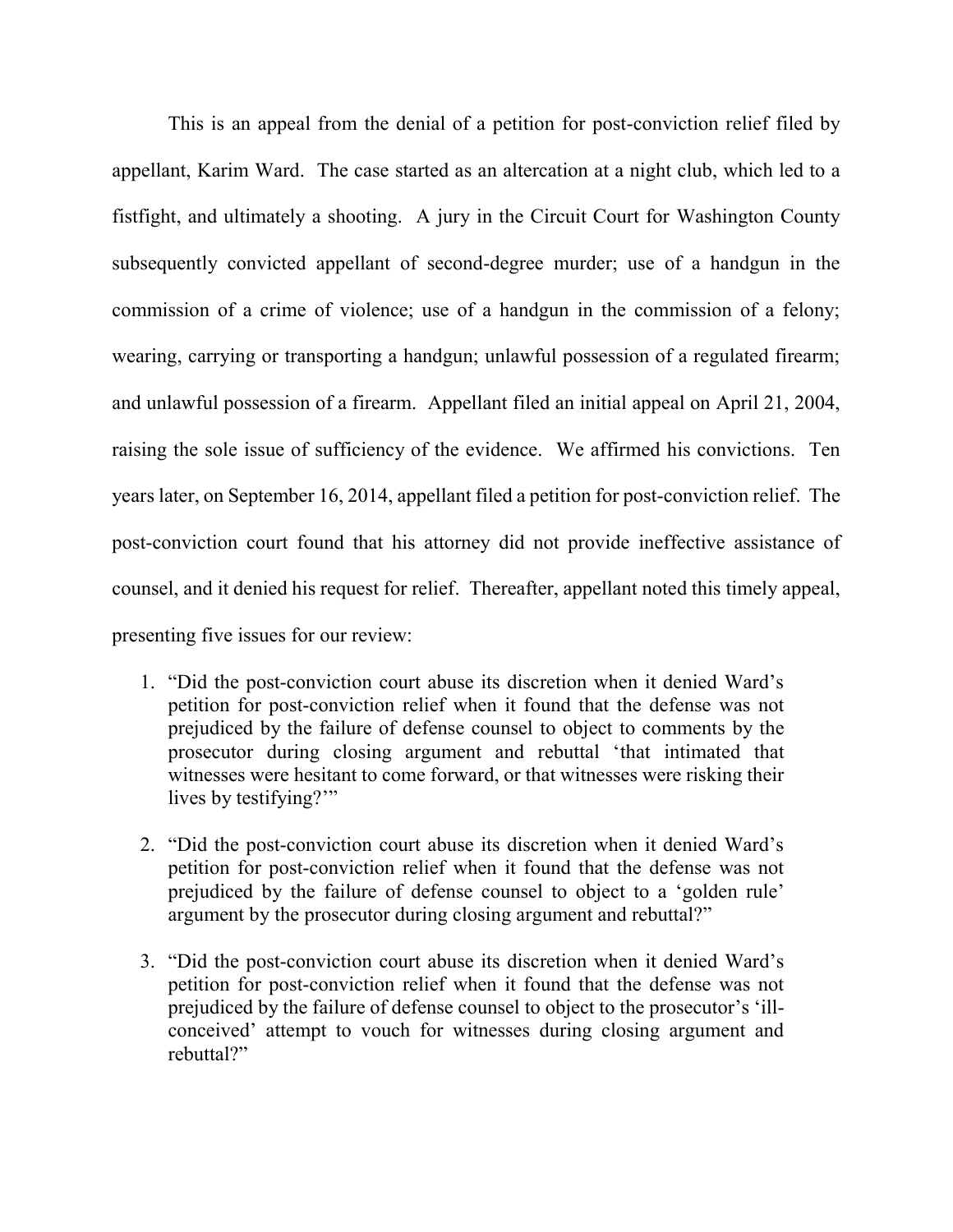- 4. "Did the post-conviction court abuse its discretion when it denied Ward's petition for post-conviction relief when it found that defense counsel was not constitutionally ineffective when he failed to object to the prosecutor's closing arguments about the intent of people who acquire illegal drugs which 'telegraphed' to the jury that Ward had been previously convicted of a drugrelated offense?"
- 5. "Did the post-conviction court abuse its discretion when it denied Ward's petition for post-conviction relief when it found that the defense was not prejudiced by the failure of defense counsel to request a jury instruction limiting the jury's consideration of Ward's stipulation that he had a prior conviction disqualifying him from possessing a handgun as to only the charge of possession of a firearm by a disqualified person and to no other offenses?"

For the reasons discussed below, we shall affirm the judgment of the circuit court

denying appellant's petition for post-conviction relief.

## **BACKGROUND**

Carl Wallace spent the evening with Shree Harrell on December 13, 2002. They saw a movie, went to a local bar, then a nightclub, got something to eat, and returned home. In the early morning hours on December 14, Harrell received a phone call from her sister, Asia Burns, who was out with a friend, Felicia Archie. Burns indicated that she had been jumped by Tamika White—appellant's girlfriend—and Harrell later testified that "when you get jumped you go to the girl's house and they fight." So Wallace and Harrell met with Burns and Archie, and the four proceeded to White's house at 466 Jonathan Street in Hagerstown, Maryland.

Burns walked up to White's front door once they arrived and began beating on it with a wooden board. Appellant answered, and the two started yelling at each other. Eventually, White came outside, Burns dropped the board, and a fistfight ensued. The fight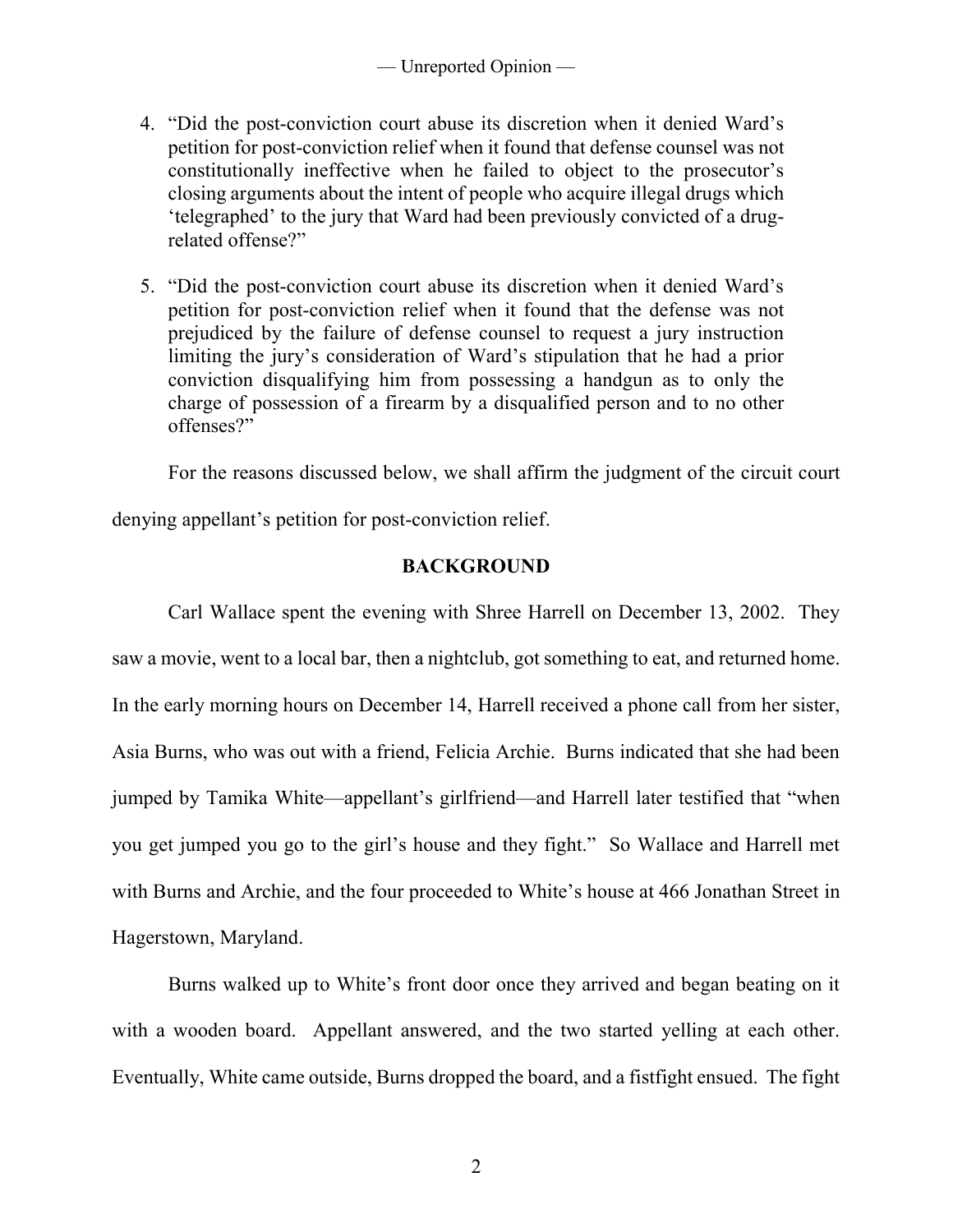spilled into the street, and Burns began banging White's head into the ground. Appellant tried to break up the fight, but Burns and Archie told him to let them continue. At this point, appellant grabbed a gun out of his pants and fired a series of warning shots. Harrell heard Wallace say "[l]et them fight," to which appellant responded "[w]ho the fuck are you," and then appellant shot him six times. Afterward, appellant fled the scene. Wallace died of gunshot wounds shortly thereafter.

At trial, Harrell testified that she was three to four feet from where the shooting took place, and she identified appellant as the shooter. Harrell's out-of-court identification of appellant, conducted the day of the shooting, was also introduced. Kenny Jenkins, a taxi driver responding to a call for service at the nearby Coca-Cola plant, testified that while he was waiting for his fare, he saw a large group of people at Jonathan Avenue. Jenkins heard what he initially thought was a car backfiring, then, ten to fifteen seconds later, heard five or six more shots. Jenkins saw one man coming forward and another man fall to the ground. Later that day, Jenkins identified appellant in a photo array as the shooter and again during the trial.

Raymond Williams was working the night shift at the Coca-Cola plant when he observed the fight between Burns and White. Williams said that a man in a group of six to eight people tried to intervene and, not long after, pointed a gun at another male in the group and shot him three times. Williams did not see the shooter's face, but he had the same build as appellant, whom Williams frequently saw outside of the residence on his way to work. Williams identified appellant as the shooter at trial. This testimony was further corroborated by Decatur Young, another Coca-Cola plant employee, who observed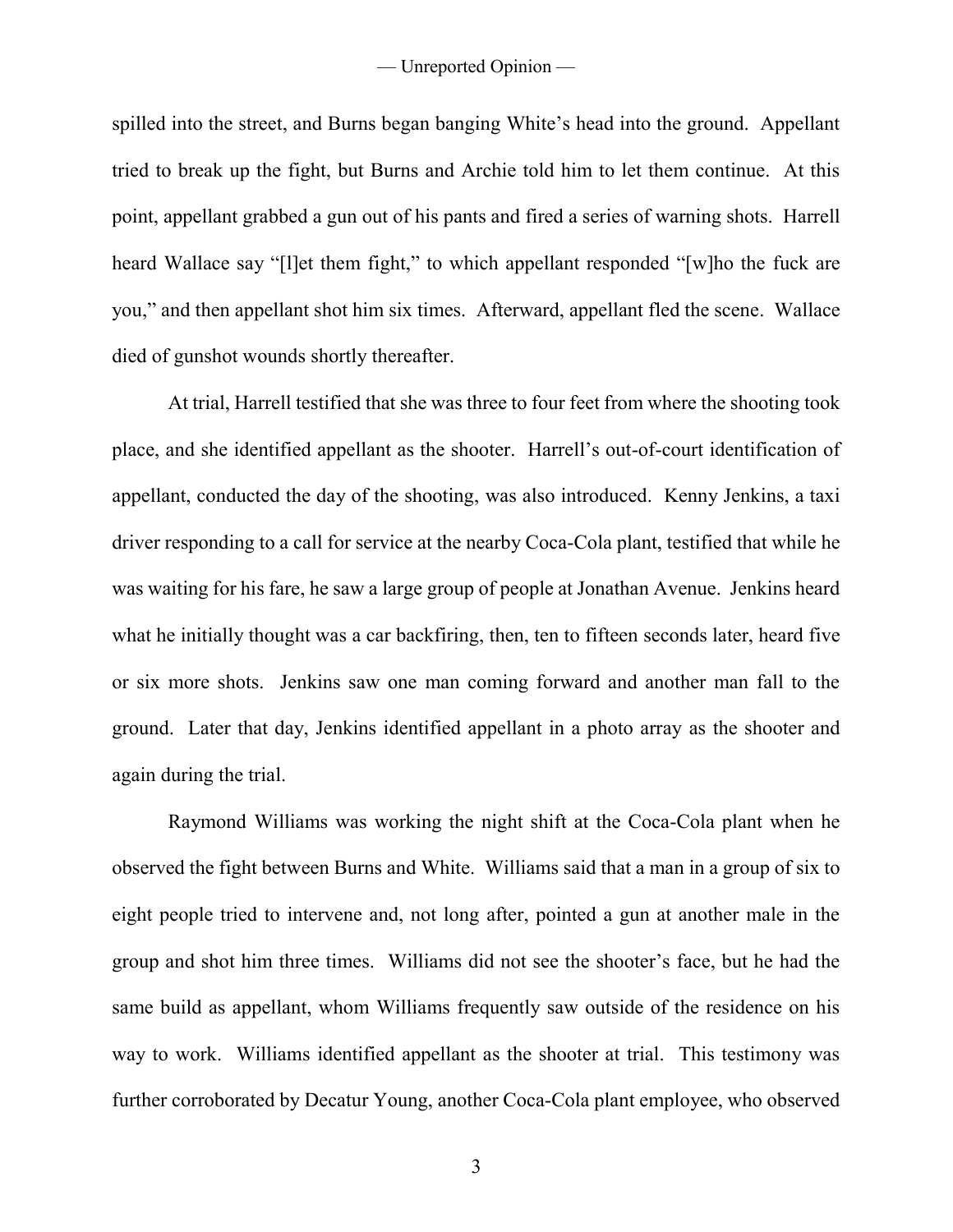the fight between Burns and White, and the shooting, where one of the two males present shot the only other male in the group. Afterward, Young saw the shooter go inside 466 Jonathan Street.

At the conclusion of the case, the jury found appellant guilty of second-degree murder; use of a handgun in the commission of a crime of violence; use of a handgun in the commission of a felony; wearing, carrying or transporting a handgun; unlawful possession of a regulated firearm; and unlawful possession of a firearm.<sup>1</sup> The court imposed a thirty-year sentence for the murder conviction; a ten-year consecutive sentence for the use of a handgun in the commission of a crime of violence conviction, the first five years to be served without the possibility of parole; and a three-year concurrent sentence for the unlawful possession of a regulated firearm conviction. The court merged the remaining convictions.

On April 21, 2004, appellant filed his first appeal, raising the sole issue of sufficiency of the evidence. We affirmed his convictions, noting that both Harrell and Jenkins identified appellant on the day of the shooting and again in court, and we held that their identifications were sufficient to prove appellant's criminal agency.

Ten years later, on September 16, 2014, appellant filed a petition for post-conviction relief. He raised the following grounds in support of his petition:

1. trial counsel rendered ineffective assistance by failing to object to the State's injecting the specter of witness intimidation into the trial at closing argument when no such evidence was admitted at trial;

 $\overline{a}$ 

 $<sup>1</sup>$  The record reflects that the jury reached a verdict after one hour and seventeen minutes.</sup>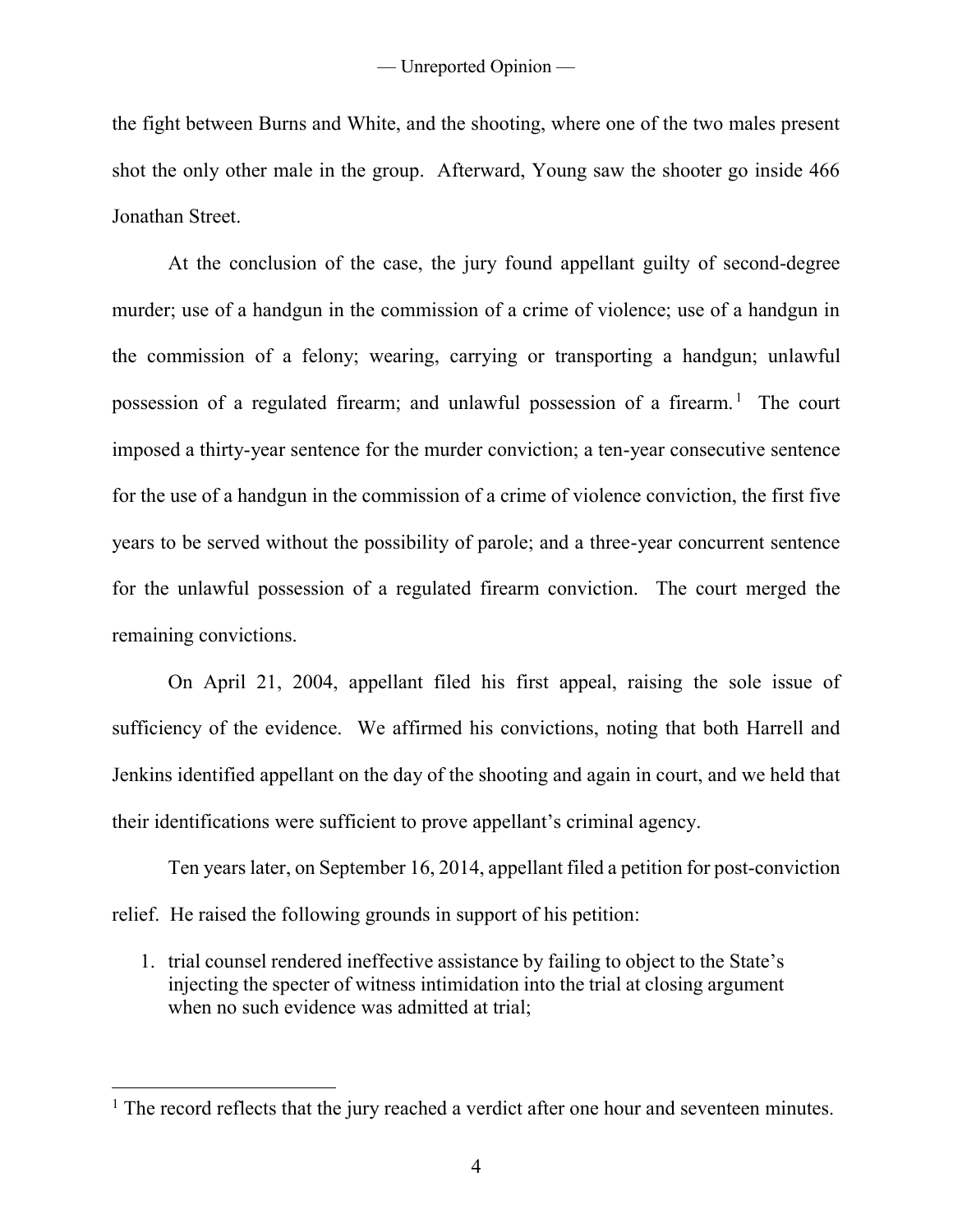- 2. trial counsel rendered ineffective assistance by failing to object to the State's "Golden Rule" argument at closing by telling the jury to not let down the witnesses who risked their lives to testify;
- 3. trial counsel rendered ineffective assistance by failing to object to the State's vouching for the credibility of its witnesses during closing argument;
- 4. trial counsel rendered ineffective assistance by failing to object to the State's testifying as an expert during closing argument;
- 5. trial counsel rendered ineffective assistance by failing to object to the State's telegraphing to the jury that petitioner had a prior, drug-related conviction;
- 6. trial counsel rendered ineffective assistance by omitting several critical inconsistencies in the State's case;
- 7. trial counsel rendered ineffective assistance by failing to request a limiting jury instruction that Petitioner's stipulated prior conviction was only to be used to determine whether he was guilty or not guilty of illegally possessing a firearm after conviction for a crime which prohibited such possession, and not as evidence of guilt with other charged crimes; and
- 8. the cumulative errors of trial counsel constituted ineffective assistance.

On March 11, 2015, the post-conviction court denied appellant's petition in a memorandum opinion and order. The court found that the prosecutor made improper remarks during closing argument, but it noted that the State had a strong case, citing the identifications made by Harrell and Jenkins, as well as the corroborating accounts of the shooting from other witnesses. Therefore, although the court found that defense counsel was deficient for failing to object to the prosecutor's remarks, it held that "counsel's deficiencies did not prejudice the defense such that, without the error, there is a substantial or significant possibility that the outcome would have been different." Appellant subsequently filed an application for leave to appeal the denial of his post-conviction relief, which was granted on November 3, 2016.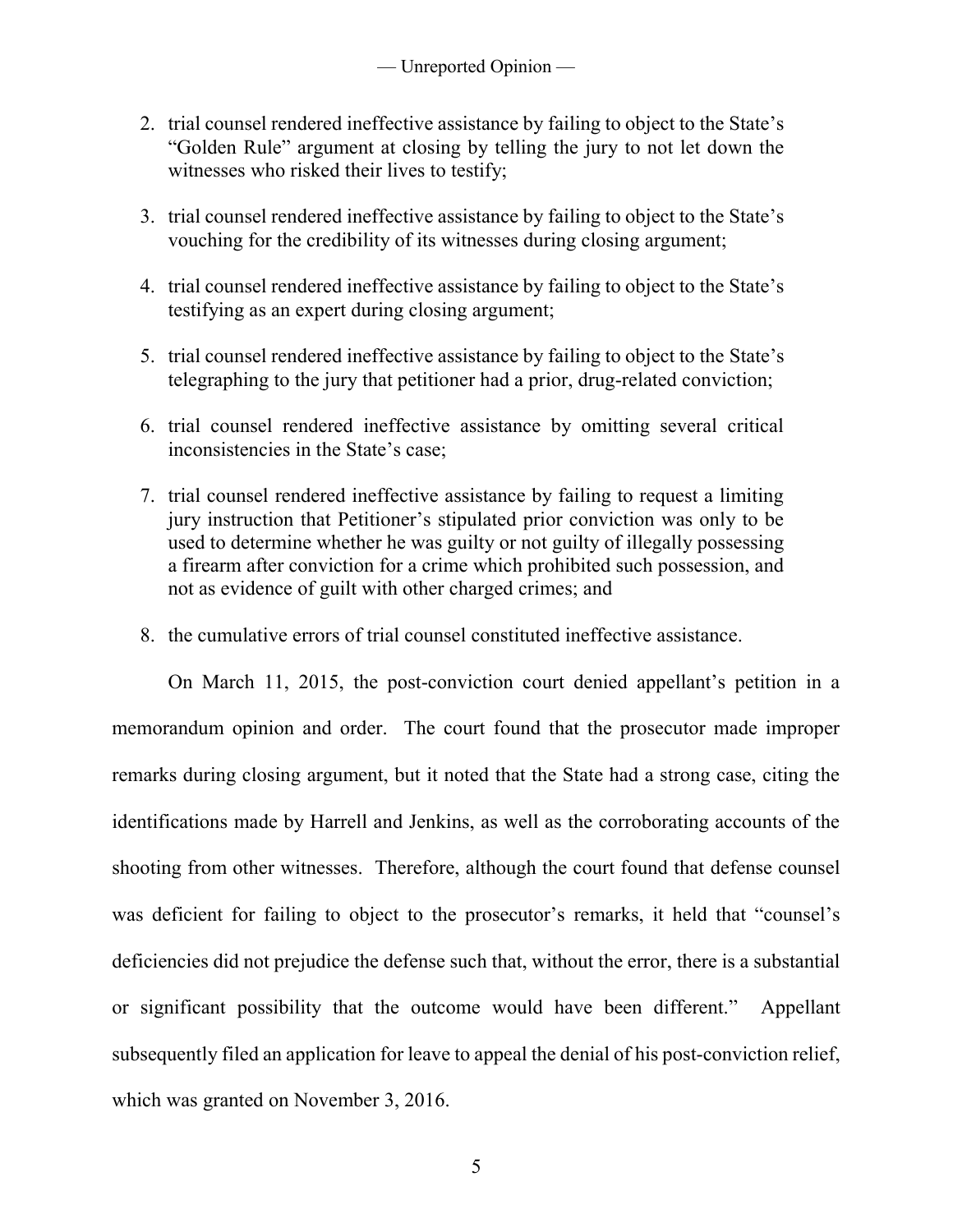# **DISCUSSION**

The Sixth Amendment of the United States Constitution and Article 21 of the Maryland Declaration of Rights guarantee all criminal defendants the right to effective assistance of counsel. *Mosley v. State*, 378 Md. 548, 556 (2003). In order to prove that counsel provided ineffective assistance, a defendant must establish both prongs of the test in *Strickland v. Washington*, that is: 1) she must show that counsel's performance was constitutionally deficient, and 2) that the deficient performance prejudiced the defense. 466 U.S. 668, 687 (1984); *see also Mosley*, 378 Md. at 557. When applying this standard, we have recently explained:

In discerning whether counsel's performance was deficient, we start with the presumption that he or she "rendered adequate assistance and made all significant decisions in the exercise of reasonable professional judgment." *Strickland*, 466 U.S. at 690, 104 S.Ct. 2052; *Bowers v. State*, 320 Md. 416, 421, 578 A.2d 734 (1990). Our review of counsel's performance is "highly deferential." *Kulbicki v. State*, 440 Md. 33, 46, 99 A.3d 730 (2014). We look to whether counsel's "representation fell below an objective standard of reasonableness." *Harris v. State*, 303 Md. 685, 697, 496 A.2d 1074 (1985). We assess reasonableness as of "the time of counsel's conduct." *Strickland*, 466 U.S. at 690, 104 S.Ct. 2052.

To satisfy the prejudice prong of *Strickland*, a defendant must show that "there is a reasonable probability that, but for counsel's unprofessional errors, the result of the proceeding would have been different. A reasonable probability is a probability sufficient to undermine confidence in the outcome." *Id.* at 694, 104 S.Ct. 2052. The ultimate inquiry is whether " 'counsel's errors were so serious as to deprive [the petitioner] of a fair trial, a trial whose result is reliable.' " *Oken v. State*, 343 Md. 256, 284, 681 A.2d 30 (1996) (quoting *Strickland*, 466 U.S. at 687, 104 S.Ct. 2052).

*State v. Smith*, 223 Md. App. 16, 26–27 (2015). Unless a defendant establishes both prongs

of the *Strickland* test, it cannot be said that the conviction "resulted from a breakdown in

the adversary process that renders the result unreliable." 466 U.S. at 687.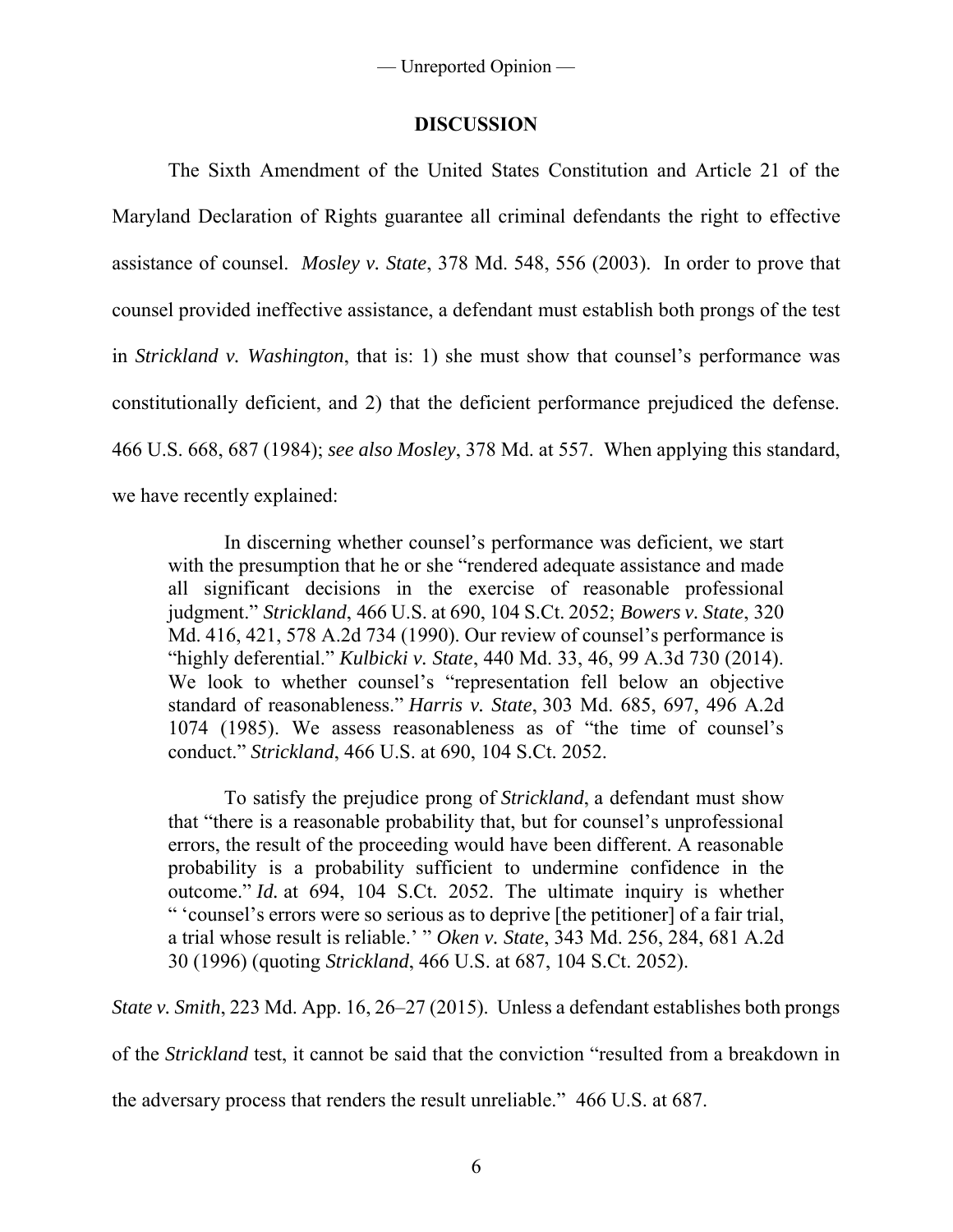"Beyond the directions of *Strickland*, we are still governed by the general rules of appellate review. Specifically, determinations by the circuit court regarding effective assistance of counsel claims are mixed questions of law and fact." *Evans v. State*, 151 Md. App. 365, 374 (2003). We "will not disturb the factual findings of the post-conviction court unless they are clearly erroneous." *Wilson v. State*, 363 Md. 333, 348 (2001). However, we will make our own independent analysis "based on our own judgment and application of the law to the facts, of whether the State violated a Sixth Amendment right." *Evans*, 151 Md. App. at 374. "Consequently, absent clear error, we defer to the postconviction court's historical findings, but we conduct our own review of the application of the law to the defendant's claim of ineffective assistance of counsel." *Id.*

#### **I. Closing Argument**

It is well settled that attorneys have wide latitude in closing argument "to draw reasonable inferences from the evidence, and discuss the nature, extent, and character of the evidence." *Smith v. State*, 367 Md. 348, 354 (2001); *see also Degren v. State*, 352 Md. 400, 430 (1999) (citations omitted) ("There are no hard-and-fast limitations within which the argument of earnest counsel must be confined—no well-defined bounds beyond which the eloquence of an advocate shall not soar. He may discuss the facts proved or admitted in the pleadings, assess the conduct of the parties, and attack the credibility of witnesses. He may indulge in oratorical conceit or flourish and in illustrations and metaphorical allusions.").

Closing argument is not boundless, however, "reversal is only required where it appears that the remarks of the prosecutor actually misled the jury or were likely to have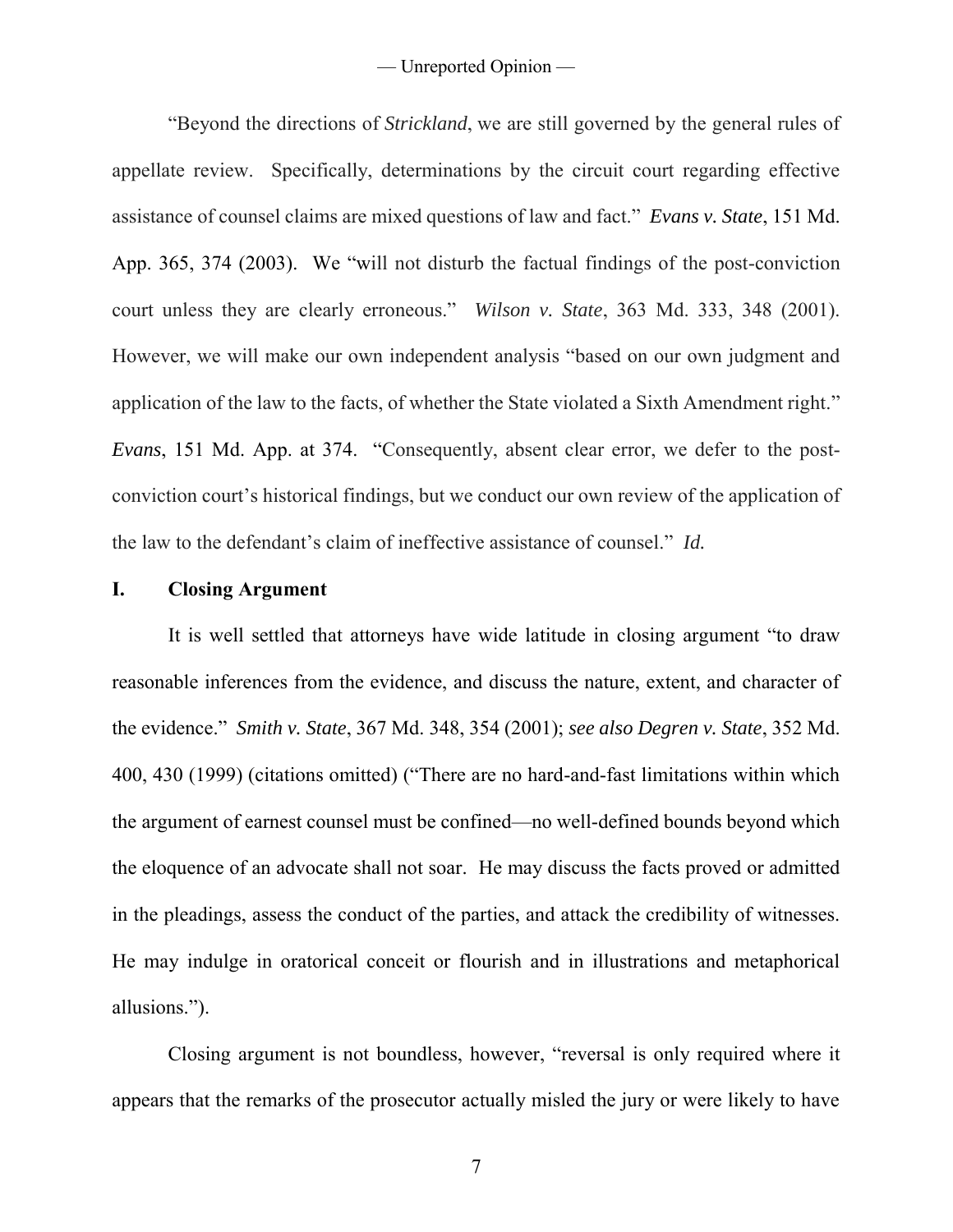misled or influenced the jury to the prejudice of the accused." *Sivells v. State*, 196 Md. App. 254, 288 (2010). In making this determination, we apply the two-part test from *Sivells*. First, we assess "the severity of the remarks, cumulatively, the weight of the evidence against the accused and the measures taken to cure any potential prejudice." *Id.* at 289 (quoting *Lee v. State*, 405 Md. 148, 174 (2008)). In evaluating the potential prejudice, an important factor is "the strength of the State's case against the defendant. If the State has a strong case, the likelihood that an improper comment will influence the jury's verdict is reduced." *Sivells*, 196 Md. App. at 289. Second, we consider "the nature of the prosecutor's remarks. In assessing this factor, we consider whether there was one isolated comment, as opposed to multiple improper comments, and whether the comments related to an issue that was central to a determination of the case or a peripheral issue." *Id.* at 290.

Appellant raises four arguments in connection with the prosecutor's closing argument. As we shall explain, none of the prosecutor's remarks likely misled or influenced the jury to the prejudice of appellant. Therefore, defense counsel's failure to object does not warrant reversal in this case.

### **A. Witness Intimidation**

One of the limitations on the scope of proper closing argument is that counsel may not comment upon facts that are not in evidence. *State v. Newton*, 230 Md. App. 241, 254 (2016). However, under the opened door doctrine, which is based on principles of fairness, a party may "introduce evidence that otherwise might not be admissible in order to respond to certain evidence put forth by opposing counsel." *Mitchell v. State*, 408 Md. 368, 388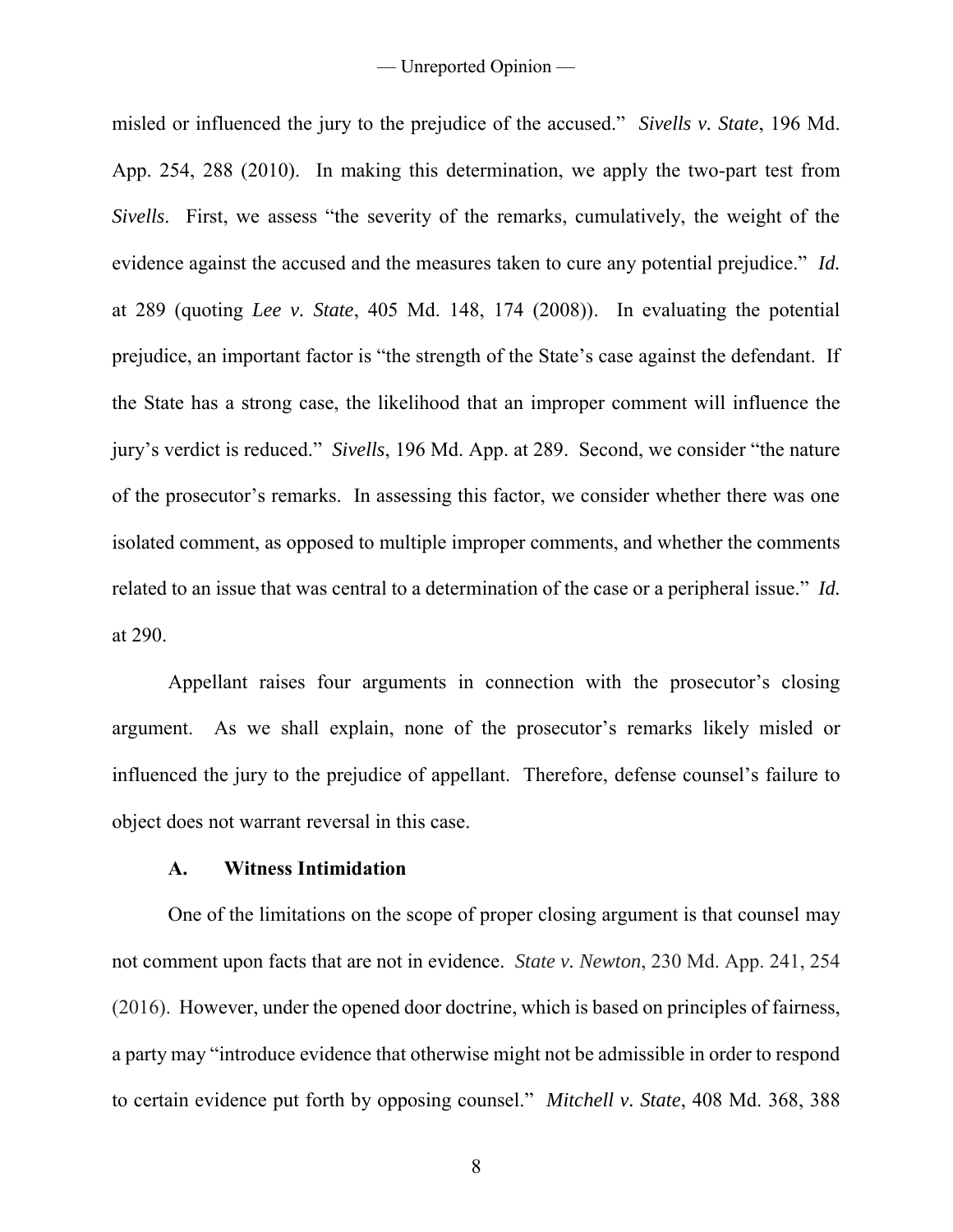(2009); *see also Clark v. State*, 332 Md. 77, 85 (1993) ("'[O]pening the door' is simply a way of saying: 'My opponent has injected an issue into the case, and I ought to be able to introduce evidence on that issue."').

We recently discussed a similar issue in *Newton*. There, the trial counsel noted that the police went to the crime scene and "talked to everybody [they] could." *Id.* at 252. Trial counsel argued the issue was that the State presented no witnesses to the shooting except the victim, and the prosecutor stated that other witnesses did not want to get involved because they feared retaliation. *Id.* at 251. We found that the prosecutor's comments were not tantamount to saying "the State failed to call eyewitnesses because [appellee] would retaliate against them," reasoning:

The prosecutor said nothing to indicate that appellee was responsible for the witnesses' fear. To the contrary, the State's reference to newspapers and television made clear that she was referring to a general fear of retaliation, as opposed to appellee specifically, as the cause of the State's lack of witnesses willing to testify. The prosecutor was merely explaining that the jurors should not be surprised by the lack of witnesses in this case because it is common for witnesses to refuse to cooperate. We conclude that this was a fair response to defense counsel's criticism regarding the State's lack of witnesses, especially given Detective Nicholson's testimony that other witnesses did not want to come forward, a common scenario given witnesses' "fear for retaliation."

*Id.* at 256–57. As a result, we held that trial counsel was not deficient in failing to object to the prosecutor's argument. *Id.* at 257.

 In this case, like in *Newton*, appellant notes that the jury heard no testimony or evidence of witness intimidation. Yet, appellant argues, the State repeatedly informed the jury that witnesses were afraid and put their lives on the line by testifying at trial.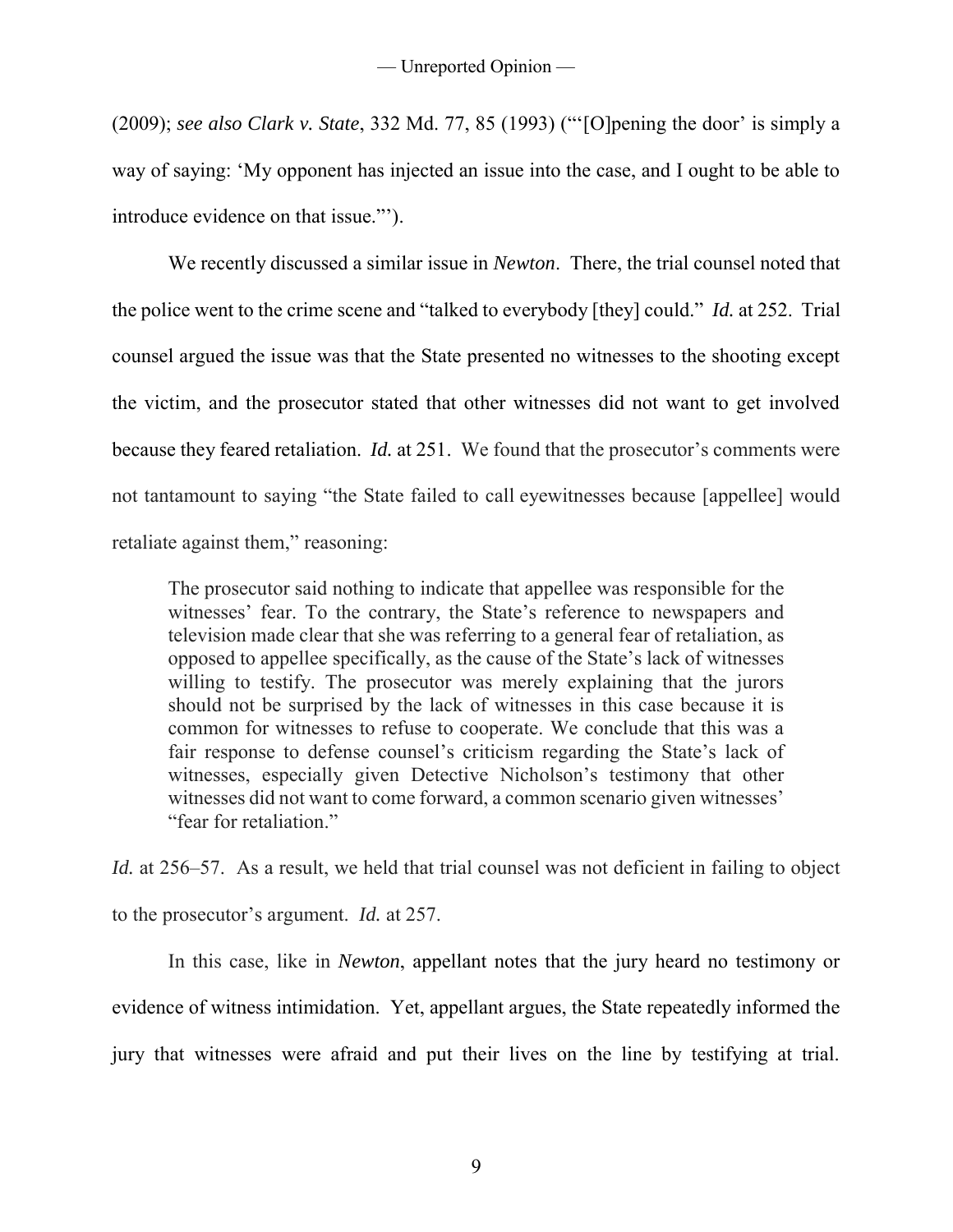Specifically, appellant claims that the prosecutor engaged in improper argument when he

made the following statements:

[#1] [I]n this world, and I can understand it, I hope I am never in this situation because I would like to say today that I'm enough of a man to come forward, but there is no guarantees until you are in that situation. And we don't . . . I don't have the right, having never been in this situation, to criticize others for not coming forth and putting their lives on the line to tell you what happened.

\* \* \*

[#2] Ladies and Gentlemen, the real significance of [the victim's] shirt however is not those [bullet] holes. The real significance of this shirt is that in this world where this could happen and does happen over nothing it is very difficult for the hardworking men of the Hagerstown Police Department and women who were with [Detective] Hoover, to go out there, Detective Moulton, to beat the bushes to say-Do you want to come to court and tell these people who did this and testify against a person who is willing to shoot a man down in a girl fight?

\* \* \*

[#3] These are the bullets and bullet fragments removed from Mr. Wallace. The same kind of bullets that prevent people from wanting to come forward.

\* \* \*

[#4] [The recovered shell casings] are also a reminder as they lay on Jonathan Street, as they do in our State's exhibit number five, that the next one could be for you if you come forward. Reminds the people that walked away from that scene as he laid there, Mr. Wallace, is an even bigger reminder.

\* \* \*

[#5] And in this world that you have gotten a glimpse of is very difficult to extract those people that are willing to overcome the fear that this kind of thing instills in people, that those shell casings and that body laying on Jonathan Street instill in people and get them to come here, and they did.

\* \* \*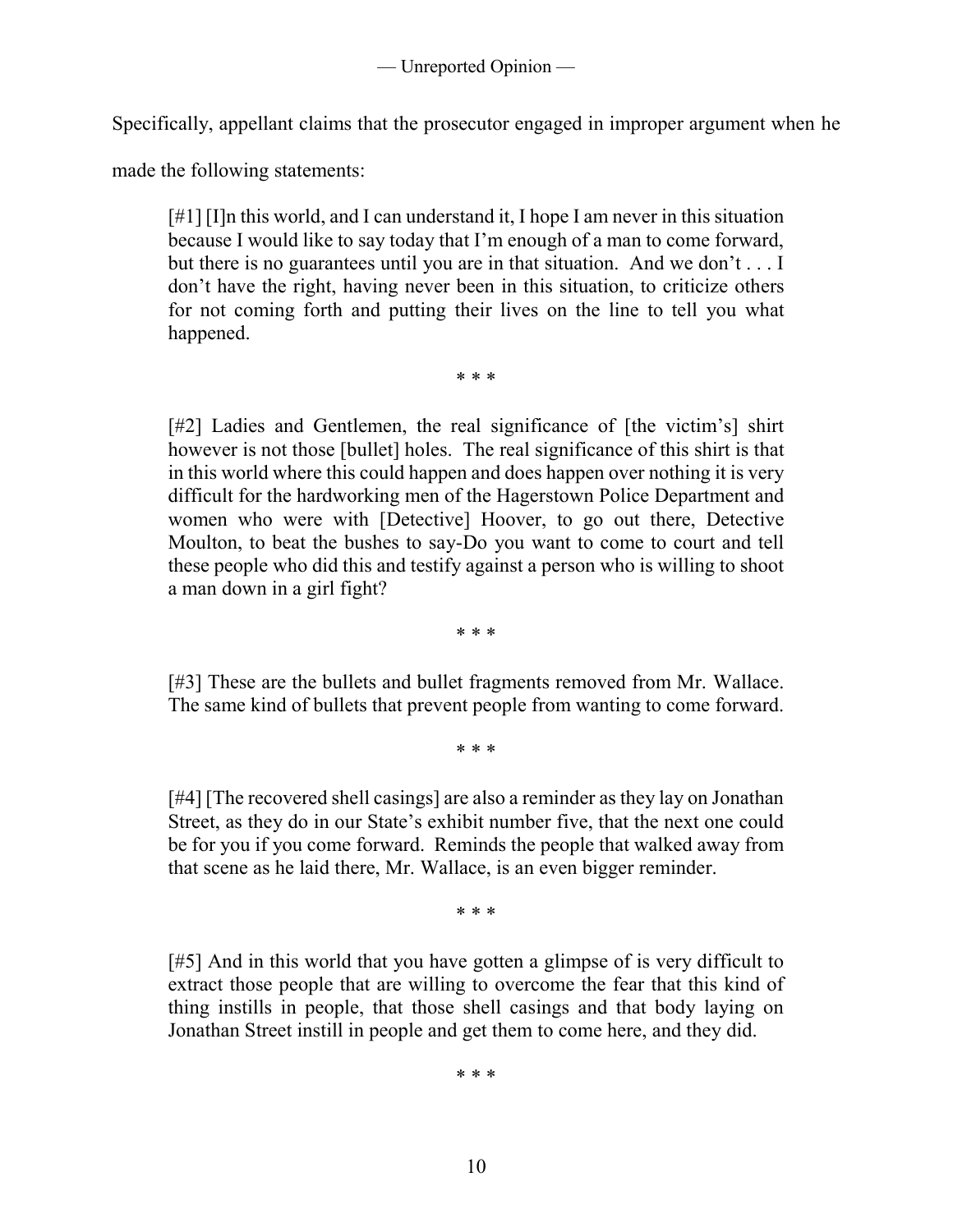[#6] Shree Harrell, testified to come in here, wouldn't come to court on Monday, showed up on Wednesday.

\* \* \*

[#7] Shree Harrell is the person that, not withstanding her fear of this happening to her, came forward. Notwithstanding her fear. Kenny Jenkins, notwithstanding his fear. [Defense counsel] says, "Oh I have lived in Hagerstown all my life. It's not that bad." Well from what they saw that night, it is that bad. As I told you initially, this is the world, which not everybody lives in, that they live in and they are entitled, but they have to continue to live in that world from here on out with what they know and what they know could happen to them. And that is the measure of credibility.

Appellant argues that these comments were improper for three reasons: they were based on alleged facts not in evidence; they suggested consciousness of guilt; and they suggested that Ward had a propensity for violence. Appellant also distinguishes *Newton* by arguing that what was not and could not have been common knowledge was that witnesses were terrified of being shot to death as a direct result of testifying against him.

Appellee, by contrast, argues that the issue of absent or reluctant witnesses was properly before the court. Appellee notes one of the detectives testified that as many as sixteen people could have been present at the scene, and defense counsel requested missing witness jury instructions regarding Asia Burns and Felicia Archie. Appellee points out that when defense counsel asked Shree Harrell why she failed to appear the first day of trial, all counsel approached the bench (outside the hearing of the jury), and the prosecutor asserted that Harrell had been threatened.<sup>2</sup> Finally, appellee argues generally that appellant was not

 $\overline{a}$ 

<sup>&</sup>lt;sup>2</sup> No further information is available about the alleged threat. Defense counsel did not follow up on this line of questioning, and the court sustained appellant's objection when the State later asked if Harrell had been "scared to talk."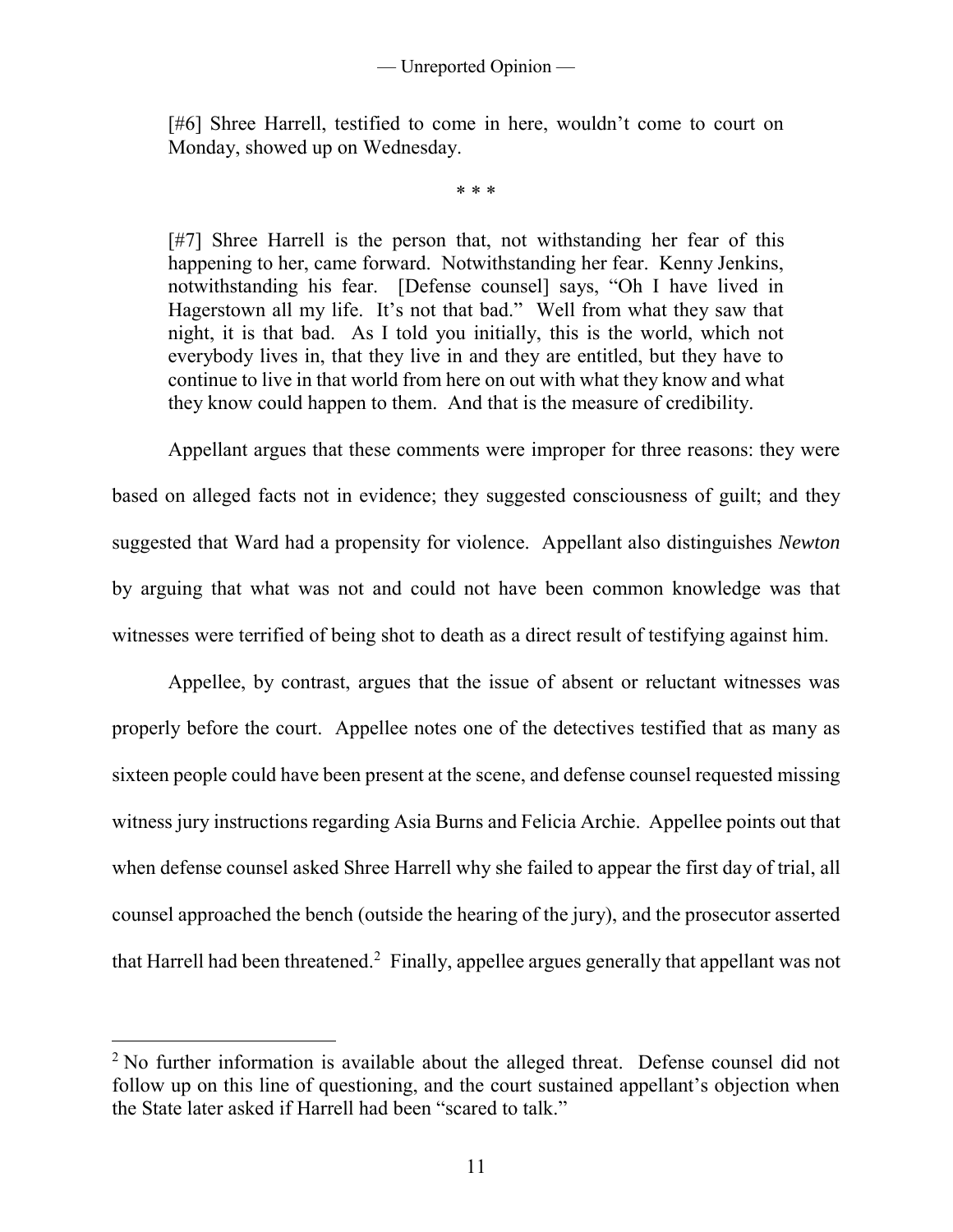prejudiced because the State had a strong case, and although it is not possible to know defense counsel's thought process, the failure to object could be considered a matter of trial strategy.<sup>3</sup>

 In appellant's case-in-chief, defense counsel argued that the police department's investigation faltered because detectives failed to interview potential witnesses. Building on this theme, during closing argument, defense counsel criticized the State for failing to bring to the jury "all of the evidence," arguing, "we got two missing cabs with two missing cab drivers and a missing passenger, James." Further, like the detective in *Newton*, Detective Hoover characterized Felicia Archie (who did not testify), and Asia Burns (did not testify) as "reticent." Detective Hoover added that Kenny Jenkins was "frightened," and that Shree Harrell was both "reticent" and "appeared very afraid." Finally, before the case went to the jury, the trial judge gave missing witness jury instructions regarding Asia Burns and Felicia Archie.

We disagree with appellant's characterization that the prosecutor's closing argument intimated that witnesses were terrified of being shot to death *as a direct result* of testifying against Ward. In the prosecutors comments, he referred generally to "this world" where witnesses were afraid to testify in court, which "made clear that [he] was referring to a general fear of retaliation, as opposed to [Ward] specifically, as the cause of the State's lack of witnesses willing to testify." *Newton*, 230 Md. App. at 257. As a result, the prosecutor's statements were a fair response to defense counsel's criticism regarding the

 $\overline{a}$ 

<sup>&</sup>lt;sup>3</sup> Defense counsel passed away in 2012.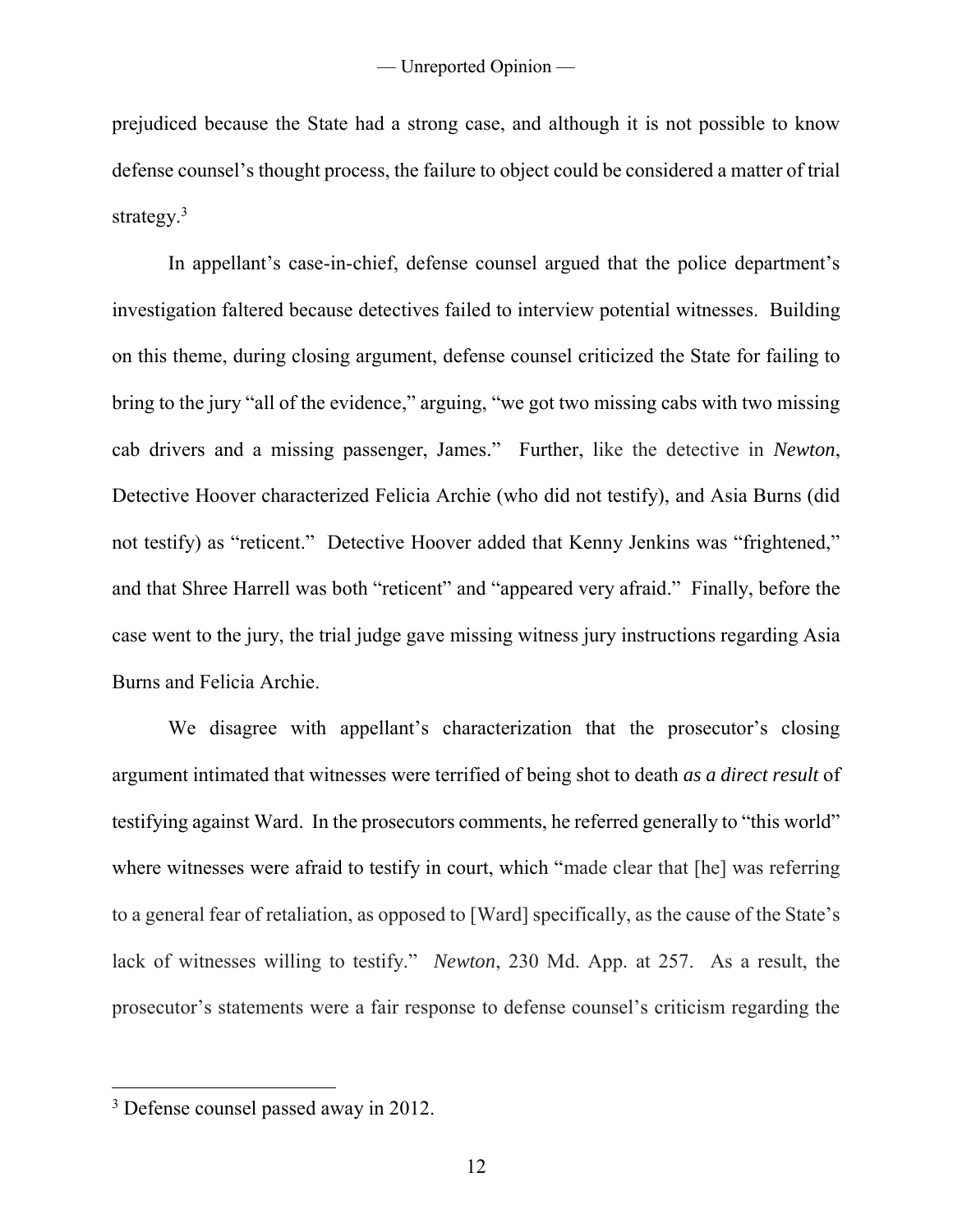State's lack of witnesses, especially given Detective Hoover's testimony that witnesses were reticent in coming forward.<sup>4</sup>

# **B. Golden Rule Argument**

 $\overline{a}$ 

The Court of Appeals has defined a "golden rule" argument as "one in which a litigant asks the jury to place themselves in the shoes of the victim, or in which an attorney appeals to the jury's own interests." *Lee v. State*, 405 Md. 148, 171 (2008). Such argument is improper because it impermissibly "appeals to [the jurors'] prejudices and asks them to abandon their neutral fact finding role." *Lawson v. State*, 389 Md. 570, 594 (2005); *see also Hill v. State*, 355 Md. 206, 216, 220–21 (1999) (finding the prosecutor's comments, which referred "to the need for the jurors to convict petitioner in order to preserve the quality of their own communities," were "wholly improper and presumptively prejudicial").

Appellant argues that the prosecutor's statements one through five and seven, *supra*, constitute improper golden rule arguments. Additionally, appellant challenges the following remarks:

[#8] This case gave you a picture into a world that some of you may not be familiar with. A world that while many people sleep is a world of fear, a world of retaliation, a world of escalation of violence. A world in which coming forward to testify in front of you and coming to court and coming to the detectives equals credibility, equals class, equals reliability.

\* \* \*

[#9] So at this point there is no doubt of who did it, what he did, first degree murder, using a handgun to do that murder, and the last link was crossed

<sup>4</sup> Because we have found that the prosecutor's comments were not improper, *Jones v. State*, 217 Md. App. 676 (2014) is not controlling in this case.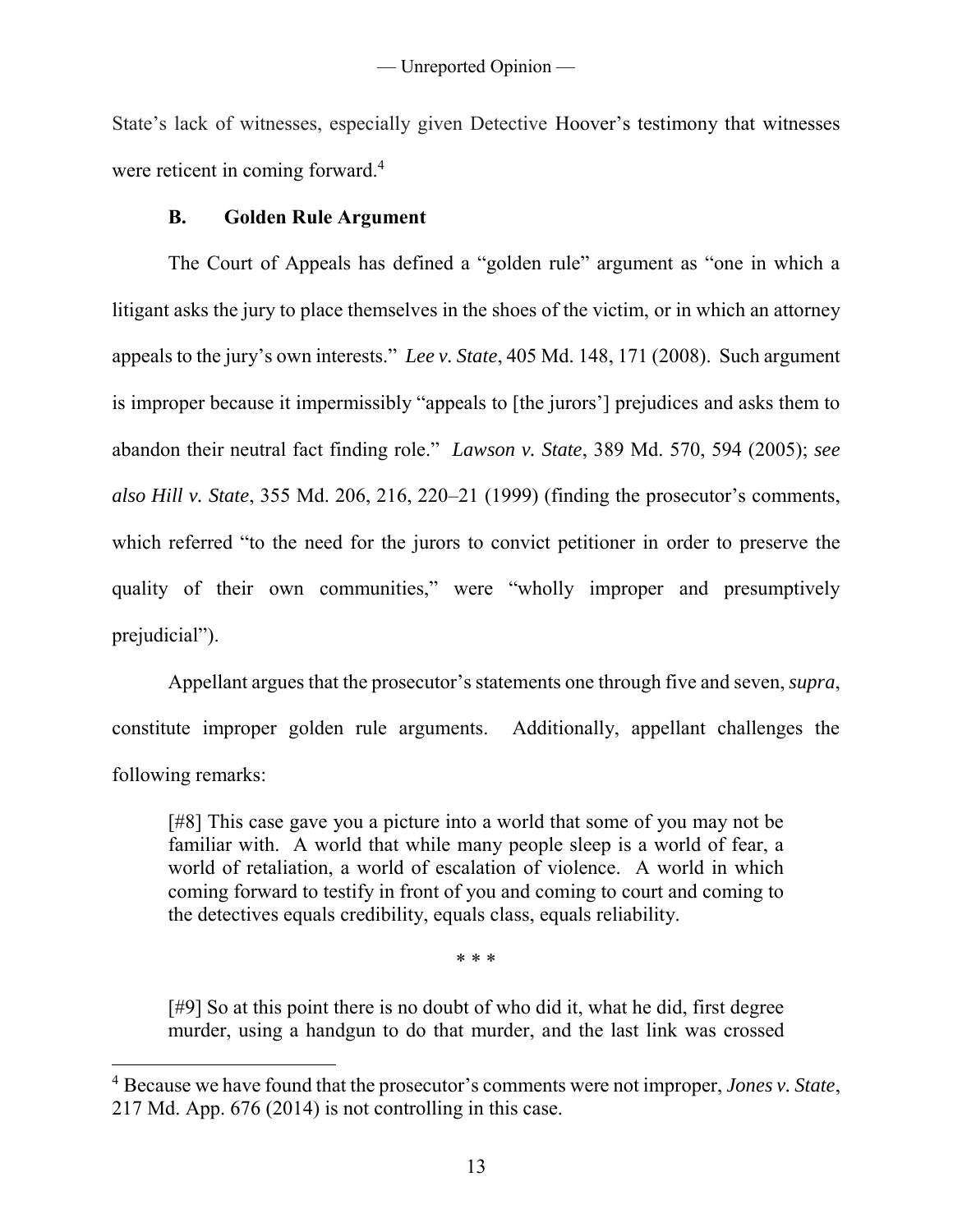when Shree Harrell and Kenny Jenkins got it up in their guts to tell you. Don't let them down now.

Appellant cites *Hill*, and he argues that the prosecutor's comments were prejudicial because they had no relevance to Ward's guilt or innocence. Appellant contends that the post-conviction court misread the record regarding the strength of appellee's case: appellant notes that the State's witnesses did not provide a consistent description of the shooter and other important details varied, such as how the victim was shot, the number of witnesses present, and the manner in which the shooter fled the scene. Finally, appellant argues that the post-conviction court applied an incorrect standard when it stated "it cannot be said that . . . there is a significant probability that the outcome would have been different." Appellee, on the other hand, cites the number and nature of eyewitnesses, the absence of conflicting testimony, and the State's previously withstanding a sufficiency challenge on appeal as evidence that their case was strong. As a result, appellee argues that Ward cannot show the outcome would have been different had defense counsel objected during closing argument.

 In reviewing the State's closing argument, there is one occasion where the prosecutor asked the jurors to abandon their neutral fact finding role—when he stated "[d]on't let them down now," in reference to Shree Harrell and Kenny Jenkins. The other remarks, as indicated above, were a permissible response to defense counsel's criticism regarding the lack of State's witnesses. This case is therefore distinguishable from *Hill*, since it cannot be said that the prosecutor "throughout the trial and over constant objection"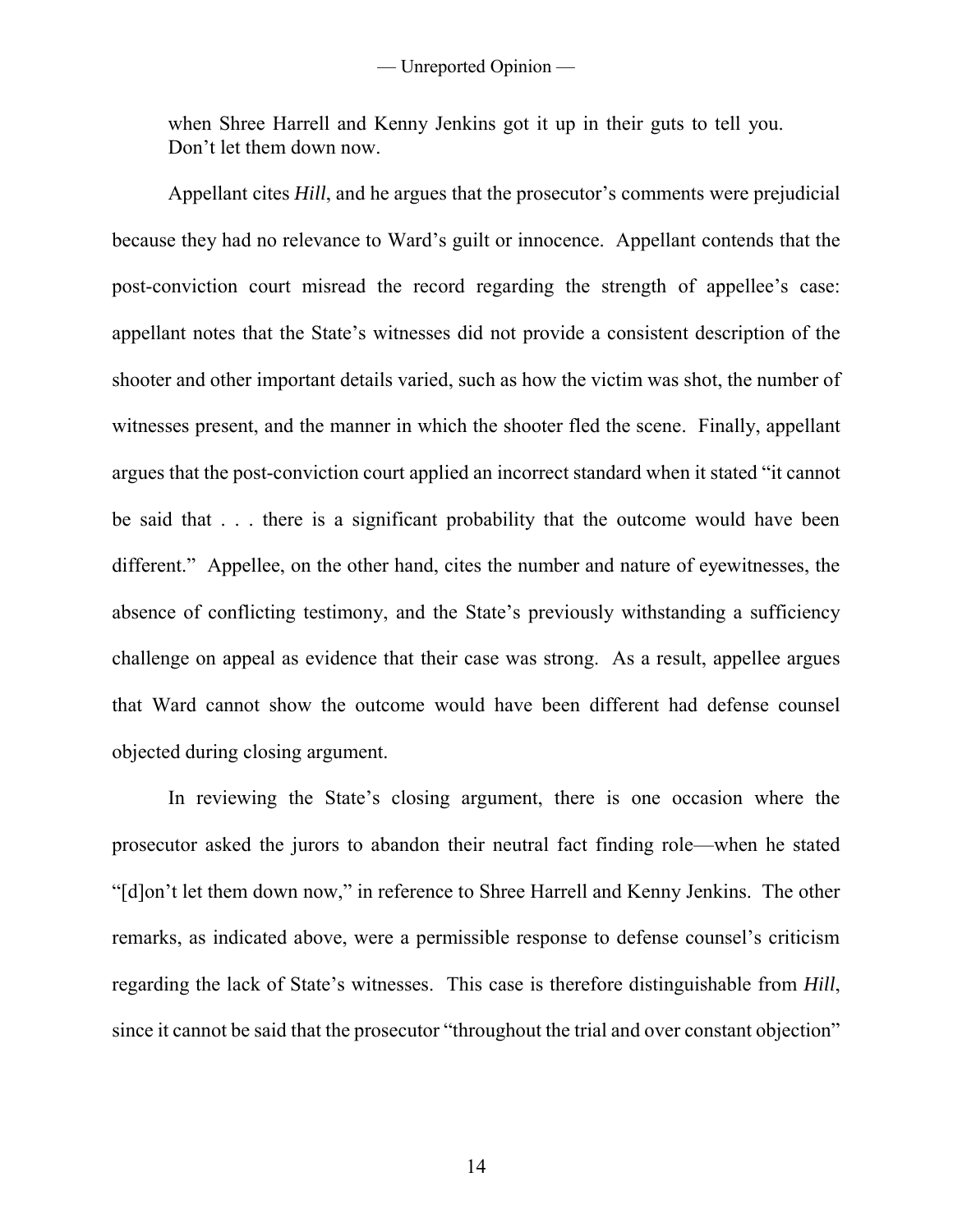informed the jurors that they had a responsibility to "keep their community safe from people like [appellant]." 355 Md. at 211.

Finally, we agree with appellant that the post-conviction court applied an incorrect standard when it stated "it cannot be said that . . . there is a significant probability that the outcome would have been different." *See Bowers v. State*, 320 Md. 416, 426 (1990) (emphasis added) (quoting *Yorke v. State*, 315 Md. 578, 588 (1989) (applying the "substantial or significant *possibility*" test to *Strickland* claim)). This error was harmless, however. Appellee correctly notes that due to the number and nature of eyewitnesses, appellant has failed to establish the applicable standard—that is, appellant has failed to show there is a significant possibility that the verdict would have been different if defense counsel objected at trial. As such, the prosecutor's improper statement does not warrant reversal.

#### **C. Vouching Claims**

Another exception to the rule that lawyers have wide latitude in closing argument is the prohibition against vouching for a witness's credibility, as it infringes on a defendant's right to a fair trial. *Sivells v. State*, 196 Md. App. 254, 277 (2010). Vouching typically occurs "when a prosecutor place[s] the prestige of the government behind a witness through personal assurances of the witness's veracity . . . or suggest[s] that information not presented to the jury supports the witness's testimony." *Spain v. State*, 386 Md. 145, 153 (2005) (internal quotation marks omitted) (quoting *United States v. Daas*, 198 F.3d 1167, 1178 (9th Cir. 1999)). However, "where a prosecutor argues that a witness is being truthful based on the testimony given at trial, and does not assure the jury that the credibility of the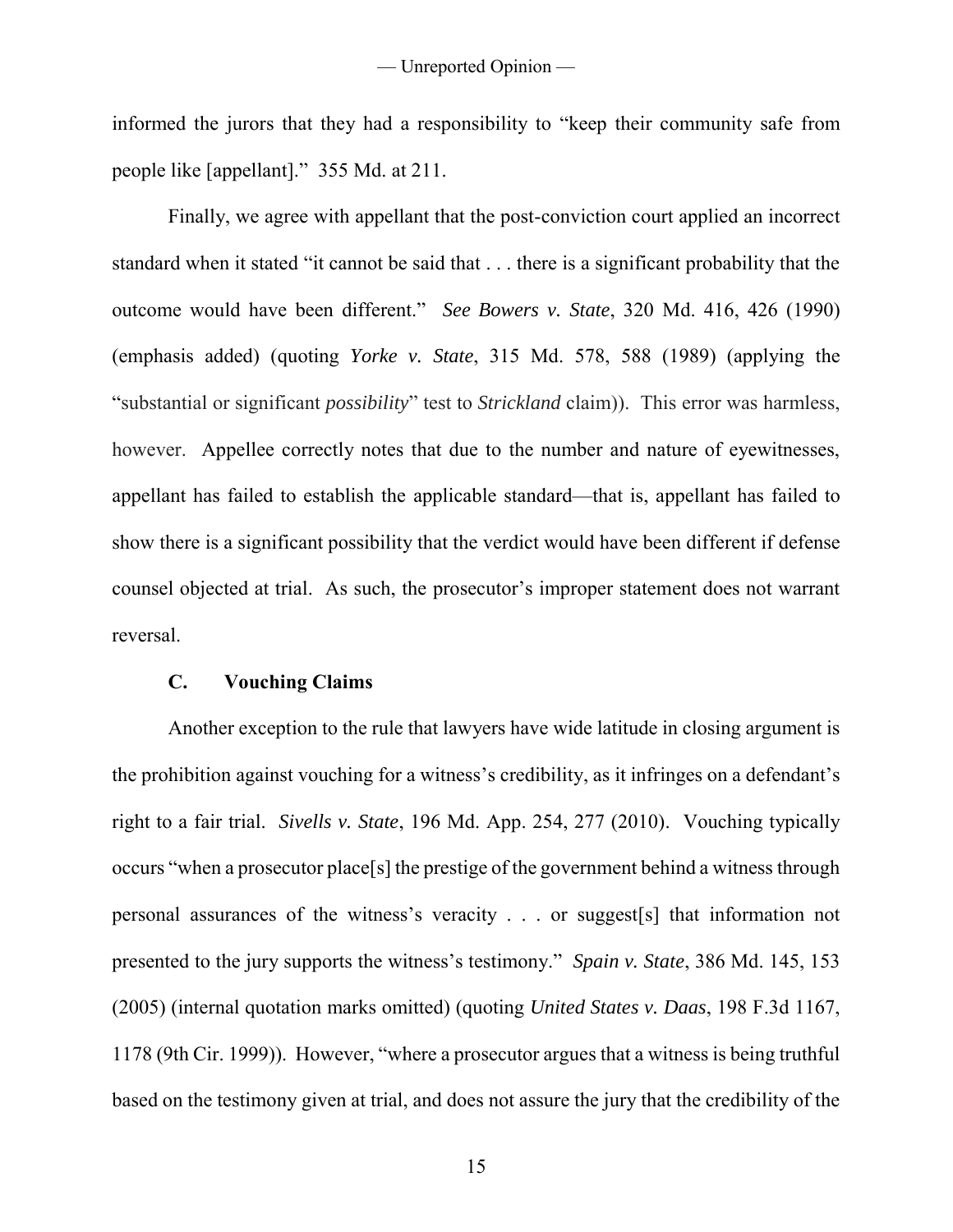witness based on his own personal knowledge, the prosecutor is engaging in proper argument and is not vouching." *Id.* at 155 (citation omitted).

Appellant, citing comments seven and eight, *supra*, argues that the prosecutor improperly vouched for the State's witnesses. According to him, the prosecutor engaged in improper argument when he told the jury to find the State's witnesses credible for testifying at trial, despite their fear. Appellant also challenges the prosecutor's statement that "Shree Harrell, terrified to come in here, wouldn't come to court on Monday, showed up on Wednesday." Appellant argues this was improper because the jury was unaware of the State's intended order of witnesses, and they did not know whether one of the witnesses was missing on a particular day. Conversely, appellee notes the jurors were instructed that arguments of counsel are not evidence, and they argue that appellant has made no showing that the jury could not fulfill their role in discerning argument from evidence without undue prejudice to appellant. As a result, appellee argues that appellant cannot establish the result would have been different if defense counsel had objected.

In this case, none of the prosecutor's statements expressed any personal belief or assurance as to the witnesses' credibility. Moreover, as we have noted, the prosecutor's statements were a fair response to defense counsel's criticism regarding the State's lack of witnesses. Finally, as appellee correctly points out, the remarks were unlikely to be prejudicial because the State had a strong case, and the trial court instructed the jury as to their roles as judges of the witnesses' credibility. Accordingly, we find that the prosecutor did not impermissibly vouch for the State's witnesses during closing or rebuttal argument,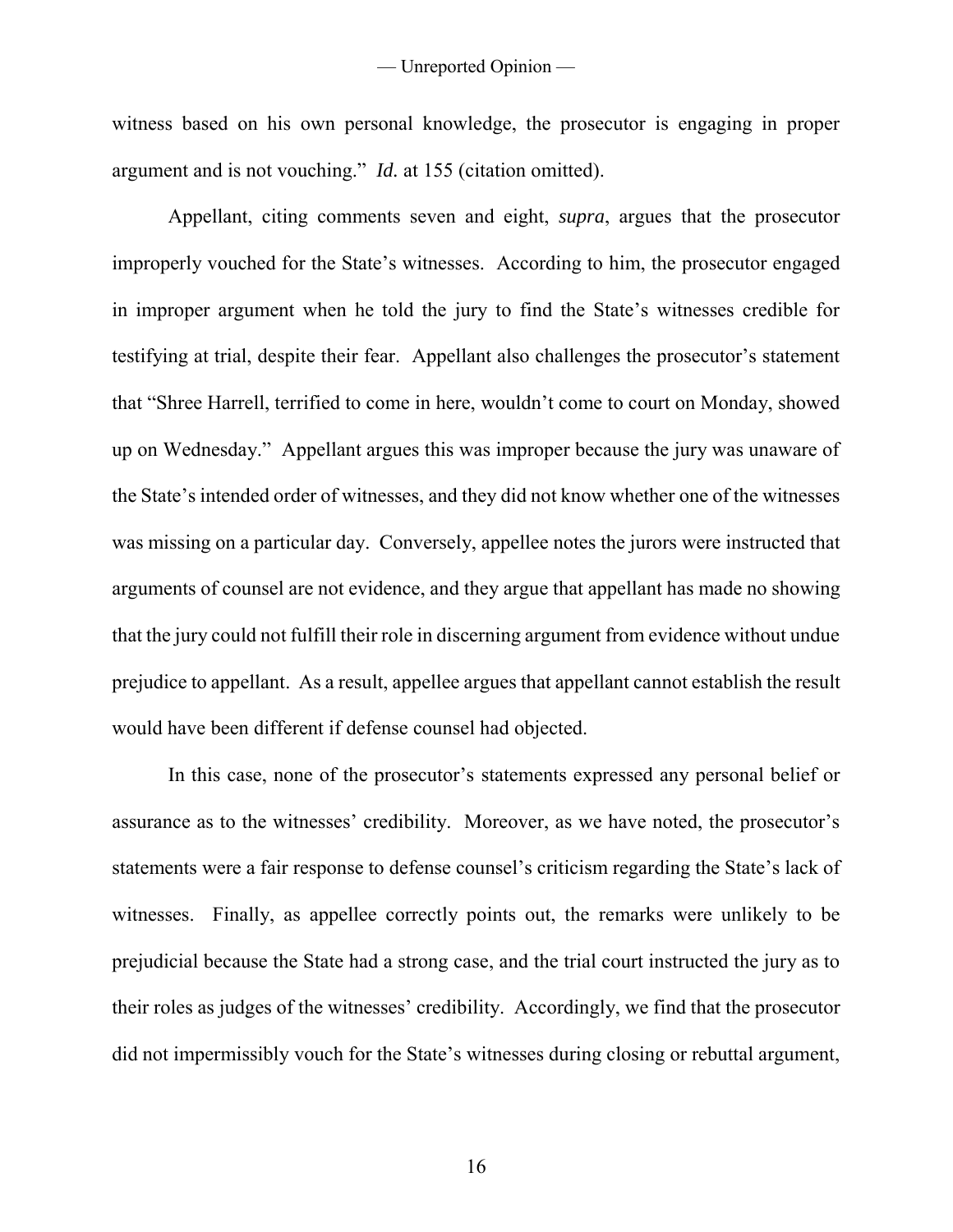and that his remarks were not likely to mislead or influence the jury to the prejudice of appellant.

# **D. Appellant's Prior Conviction**

Appellant argues that the prosecutor "telegraphed" to the jury the nature of his prior conviction during closing argument. Appellant challenges two of the prosecutor's statements. First, the prosecutor told jurors that the trial had given them a glimpse into "a world of fear," and added "[a] world where certain people are prohibited from having firearms and weapons to prevent just this sort of thing." Second, the prosecutor stated:

Refer to the stipulation that [appellant] is prohibited by law due to his prior conviction of possessing a firearm, possessing a regulated firearm. You are asked to apply your commonsense experiences to a situation like this. We are all prohibited from owning certain things and the, one of those things is drugs. People can't own illegal drugs. So if you get the illegal drugs, what is your intention when you get the illegal drugs? Just to have them? No. To use them, which is illegal. To sell them, which is illegal.

These statements were improper, appellant argues, because they impermissibly suggested that Ward was a violent individual based on his prior conviction, and the State signaled to the jury that the conviction was for selling drugs. Appellant principally relies on *Old Chief v. United States*, where the Supreme Court found that unfair prejudice may exist if the prosecutor generalizes "a defendant's earlier bad act into bad character and taking that as raising the odds that he did the later bad act now charged (or, worse, as calling for preventive conviction even if he should happen to be innocent momentarily)." 519 U.S. 172, 180–81 (1997). Finally, appellant argues that the post-conviction court erred in finding the prosecutor's statements went to the concept of intent, which is an element of first-degree murder, because "[t]he disqualifying conviction would only become relevant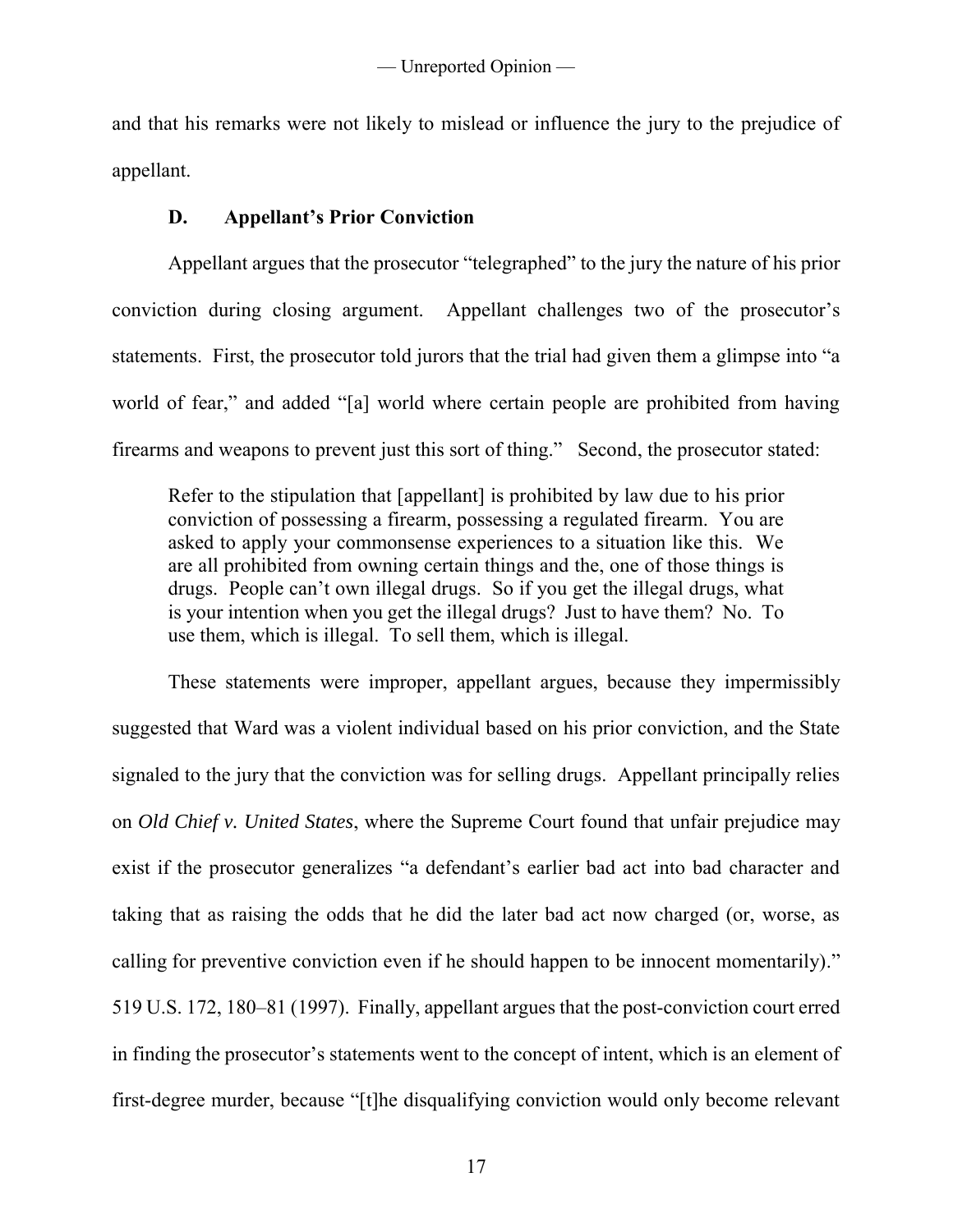once the jury had determined through other admitted evidence that Ward actually possessed a gun."

Appellee, by contrast, argues that the prosecutor's primary purpose in raising the stipulation was not to highlight the existence of appellant's prior conviction, but rather to establish that Ward knew it was illegal to possess a firearm. In support of this position, appellee notes the prosecutor argued in closing that Ward formed the intent to do something illegal because he planned to use the gun to shoot the victim. Appellee also argues there is no legal basis to establish that counsel should have objected and, as a result, there is no basis to conclude that the prosecutor's remarks prejudiced appellant's case.

Appellant raised a similar argument before the post-conviction court. The court looked at the prosecutor's statements as a whole, and it found that he did not telegraph appellant's prior conviction, reasoning:

The purpose of these two examples was to convey intent. In the first example, a person who intentionally possesses illegal drugs has formed the intent to do something illegal with them, whether it is selling or using them. In the second example, a person who intentionally possesses an illegal firearm (or a firearm, illegally) has formed the intent to do something with that firearm, namely, to illegally use it to shoot bullets. It is not fair to characterize [the prosecutor's] statement as an attempt to telegraph something to the jury when, taken in context, [the prosecutor's] statement argues that [appellant] had formed intent.

 We agree with the post-conviction court. Given Shree Harrell and Kenny Jenkins' testimony that appellant shot the victim with a gun, which was corroborated by two other witnesses, the prosecutor's statements were relevant for the jury to consider whether appellant formulated the intent to commit first-degree murder. Further, *Old Chief v. United States* is distinguishable from this case. In *Old Chief*, the trial court denied the defendant's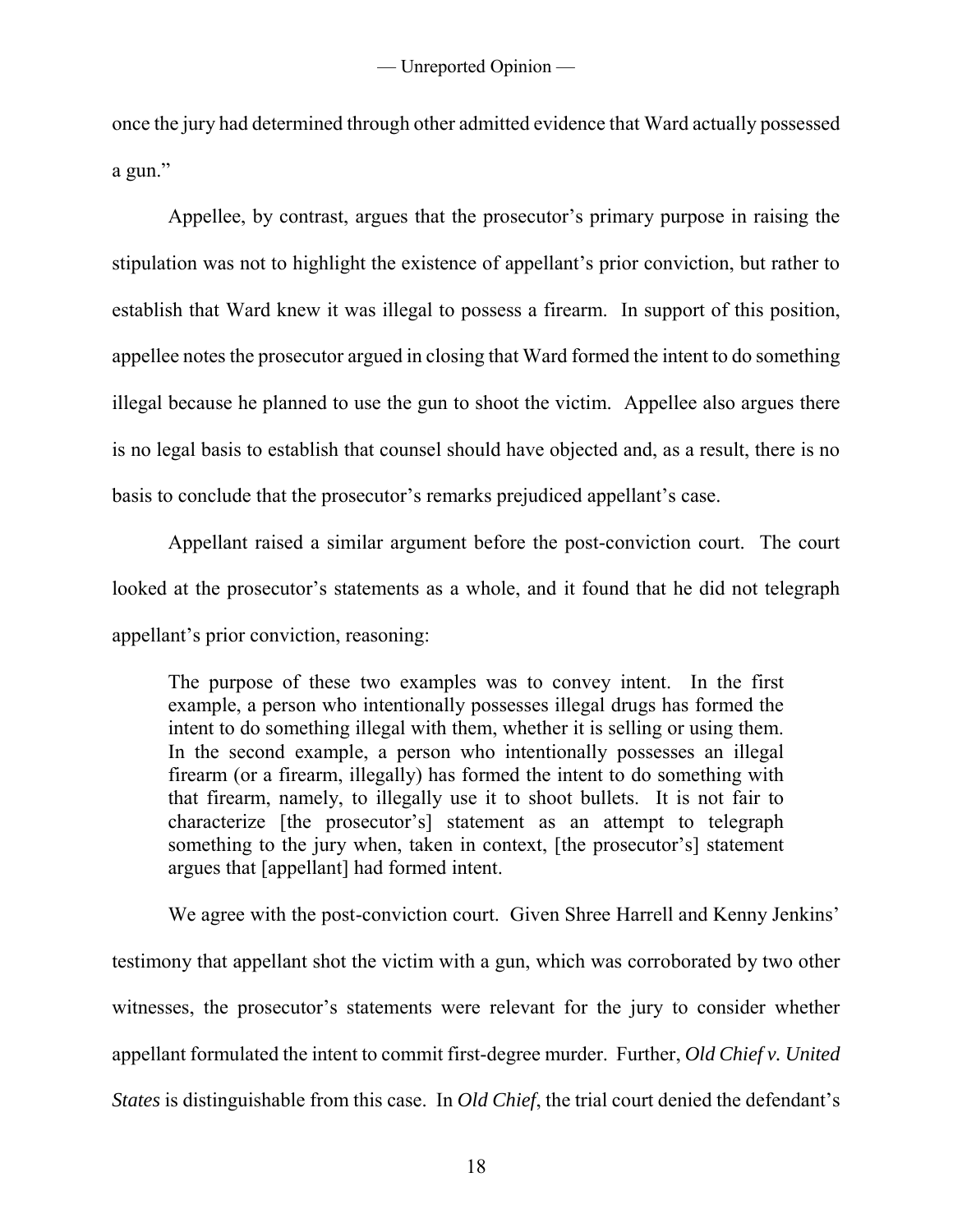requested stipulation, and the government, over renewed objection, "introduced the order of judgment and commitment for Old Chief's prior conviction." 519 U.S. at 177. The Supreme Court held that "a district court abuses its discretion if it spurns such an offer and admits the full record of a prior judgment, when the name or nature of the prior offense raises the risk of a verdict tainted by improper considerations, and when the purpose of the evidence is solely to prove the element of prior conviction." *Id.* at 174. Here, by contrast, the trial court accepted appellant's stipulation; the prosecutor referred generally to possessing illegal drugs; and the prosecutor's statements were offered to prove intent, rather than the element of appellant's prior conviction. The post-conviction court thus did not err in denying relief on this claim.

# **II. Failure to Request a Limiting Instruction**

The final issue for review is whether defense counsel's failure to request an instruction that limited the jury's consideration of appellant's prior conviction constitutes reversible error. Appellant argues that defense counsel should have requested an instruction stating that Ward's prior conviction could only be considered in the context of the firearm charges, or advising that the conviction could not be used as evidence that Ward had a propensity to commit the crimes charged. Appellant cites *Old Chief* for the proposition that, given boundless discretion, there exists a significant risk that the jury could have taken his prior conviction as "raising the odds" that he committed the crimes for which he was convicted. Finally, appellant argues that the post-conviction court erred by failing to address his argument that the jury was improperly allowed to consider his prior conviction as propensity evidence.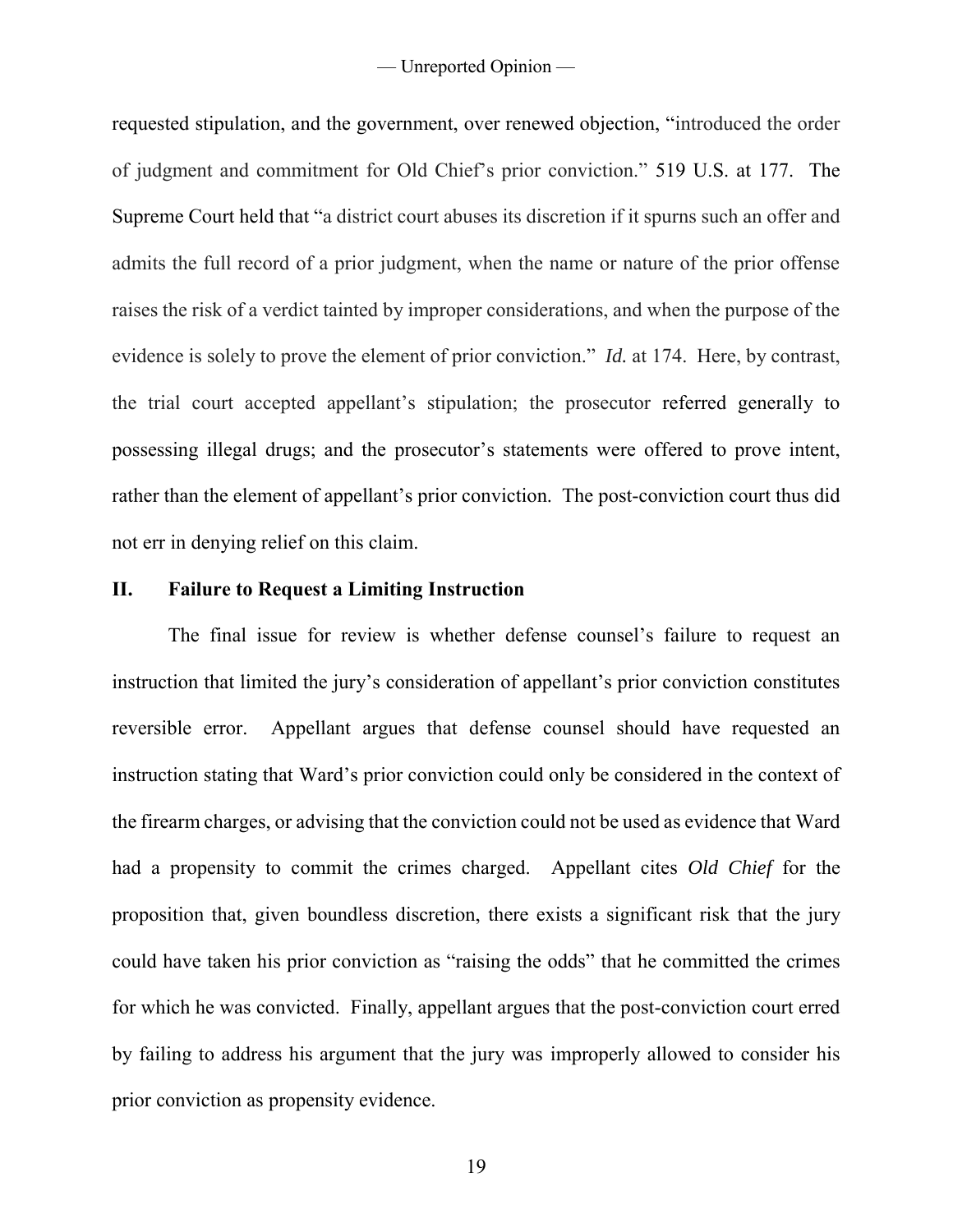Conversely, appellee notes that the existence of the prior conviction was already known to the jury, and given the strength of the State's case, a specific instruction that the jury not consider appellant's prior conviction for other purposes could not affect the outcome of the case. Appellee also argues that unlike *Old Chief*, the trial court allowed the parties to stipulate to appellant's prior conviction. As a result, appellant was not prejudiced by defense counsel's failure to request a limiting instruction.

We agree with appellee. As indicated above, this case is distinguishable from *Old Chief*, where the trial court denied the defendant's stipulation, and the government "introduced the order of judgment and commitment for Old Chief's prior conviction." 519 U.S. at 177. Here, the risk that the jury generalized appellant's prior conviction is significantly reduced because, unlike *Old Chief*, the trial court admitted appellant's stipulation into evidence. Moreover, it is noteworthy that Old Chief's prior conviction was assault causing serious bodily injury, and the charges he faced at trial included assault with a dangerous weapon and using a firearm in relation to a crime of violence. *Id.* at 174–75. Appellant's prior conviction, on the other hand, involved the sale of drugs, and the underlying conviction was second-degree murder. Finally, based on the strength of the State's case, we cannot say that appellant was prejudiced by his attorney's failure to request a limiting instruction.

In sum, appellant has failed to establish "there is a reasonable probability that, but for counsel's unprofessional errors, the result of the proceeding would have been different." *Strickland*, 466 U.S. at 694. Accordingly, it cannot be said that appellant's convictions "resulted from a breakdown in the adversary process that renders the result